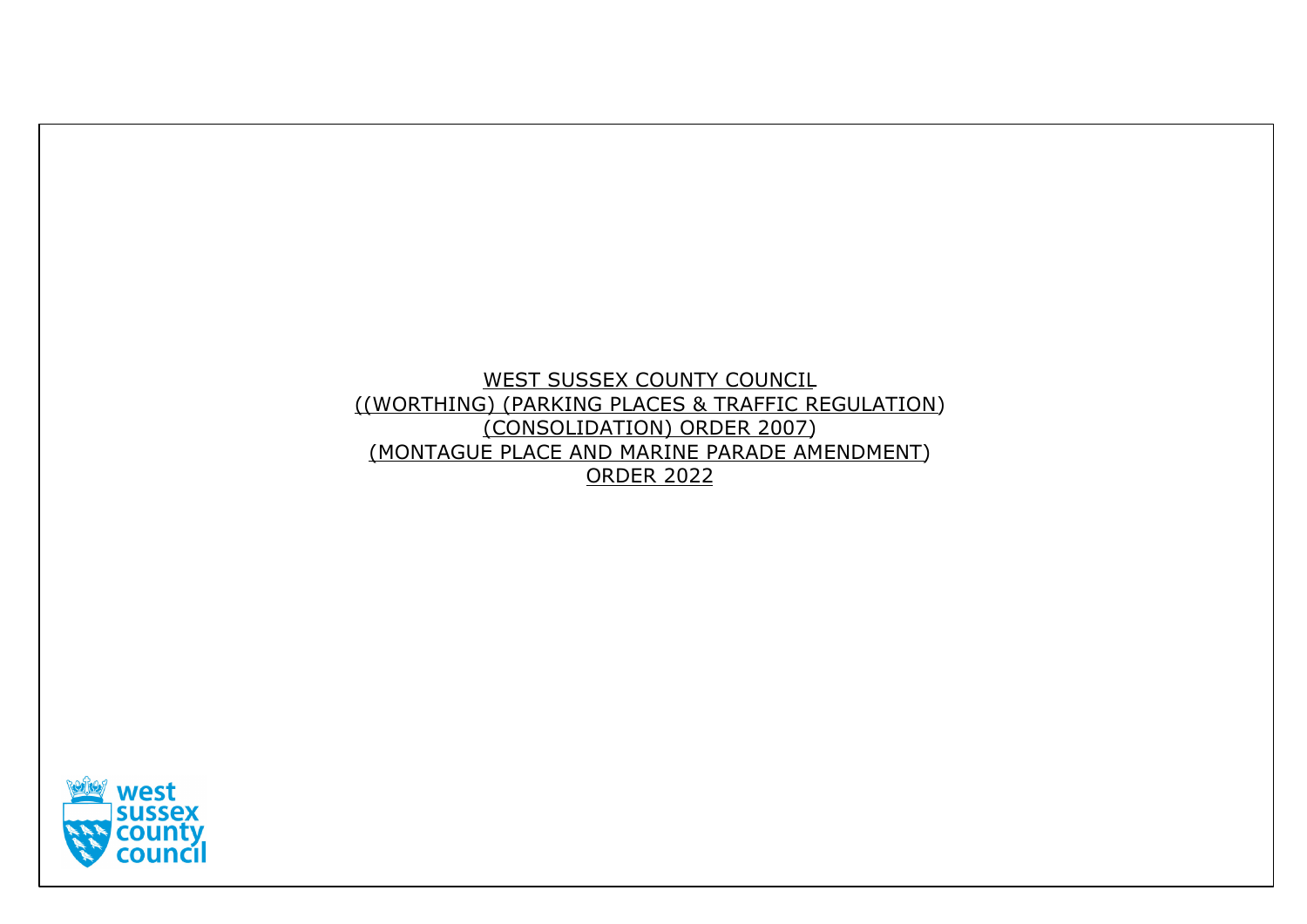

|                                                   |                                                                                                                                                           | <u>XXXX</u><br>BOUNDARY OF CONTROLLED PARKING ZONES<br><b>BOROUGH BOUNDARY</b><br><b>ROAD NETWORK</b>                                                                                                                                      |                                    |  |
|---------------------------------------------------|-----------------------------------------------------------------------------------------------------------------------------------------------------------|--------------------------------------------------------------------------------------------------------------------------------------------------------------------------------------------------------------------------------------------|------------------------------------|--|
| <b>west</b><br><b>SUSSEX</b><br>county<br>council | <b>West Sussex County Council</b><br><b>Highways &amp; Transport</b><br>The Grange<br>Tower Street<br>Chichester<br><b>West Sussex</b><br><b>PO19 1RH</b> | WEST SUSSEX COUNTY COUNCIL<br>((WORTHING) (PARKING PLACES & TRAFFIC REGULATION)<br>(CONSOLIDATION) ORDER 2007)<br>(MONTAGUE PLACE AND MARINE PARADE AMENDMENT)<br><b>ORDER 2022</b><br>LOCATION OF WAITING RESTRICTIONS                    |                                    |  |
|                                                   | West Sussex County Council Licence No. 100023447                                                                                                          | Reproduced from or based upon 2022 Ordnance Survey mapping with permission of the Controller of HMSO (c) Crown Copyright reserved.<br>Unauthorised reproduction infringes Crown copyright and may lead to prosecution or civil proceedings | SCALE: 1:40000<br>DATE: 21.02.2022 |  |

# **WORTHING: LOCATION OF WAITING RESTRICTIONS**

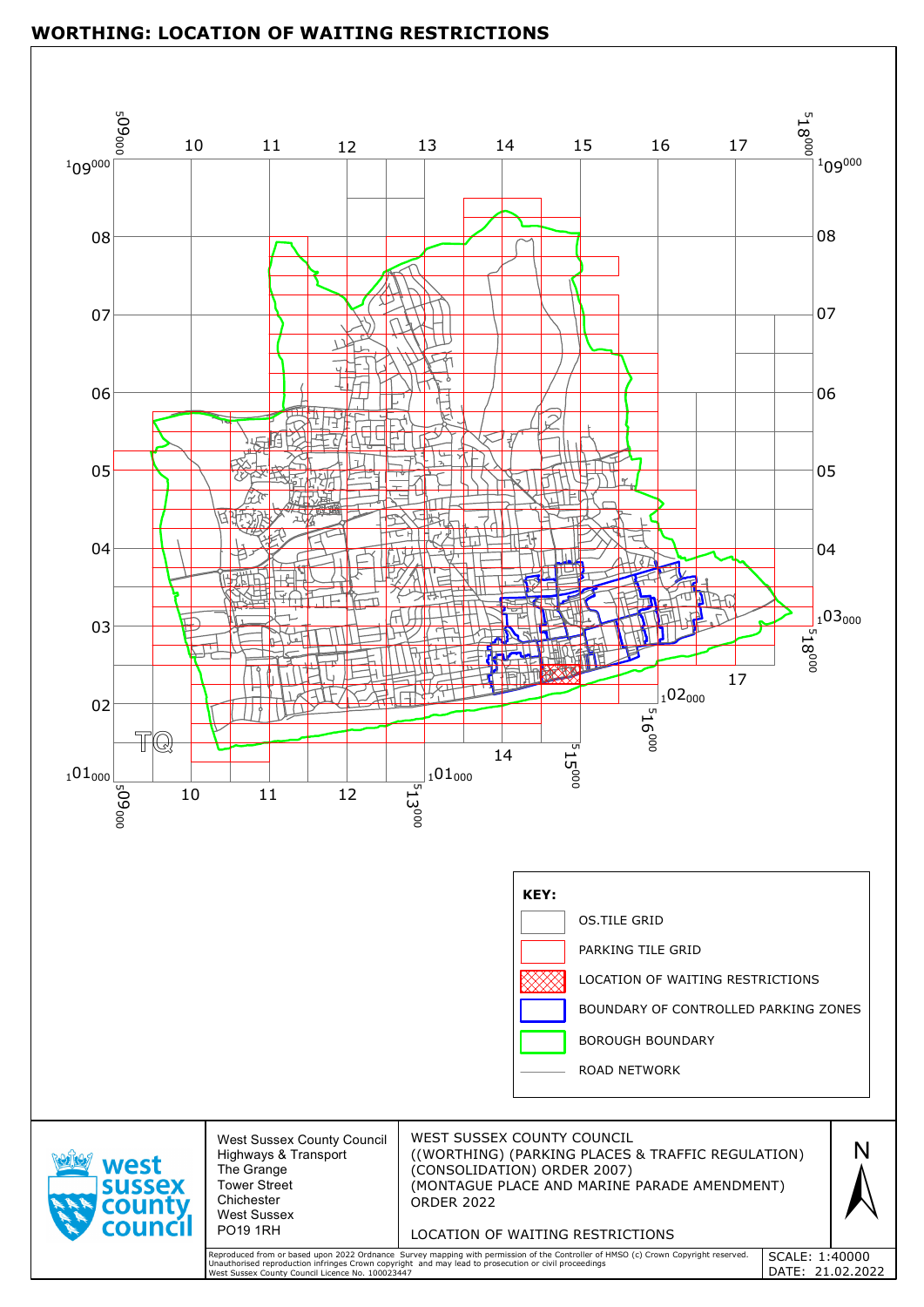# **21 February 2022**

# **Key for Waiting Restrictions**

All areas over which the provision of the orders apply are defined by the shaded areas as shown on the following plans plus a contiguous area not indicated on the plans of verge and/or footway between the carriageway edge and the highway boundary. The plans in this schedule are based upon grid references of the Ordnance Survey National Grid defined by the OSGB 36 triangulation.

806 **CECEED pat020** Motorcycles



9.00am-6.00pm Mon-Sat except bank holidays

Residents' and Visitors' permit holders 9.00am- 6.00pm Mon–Sat except bank holidays

Residents' and Visitors' permit holders 9.00am-6.00pm Mon–Sat except bank holidays

9.00am-6.00pm Mon-Sat except bank holidays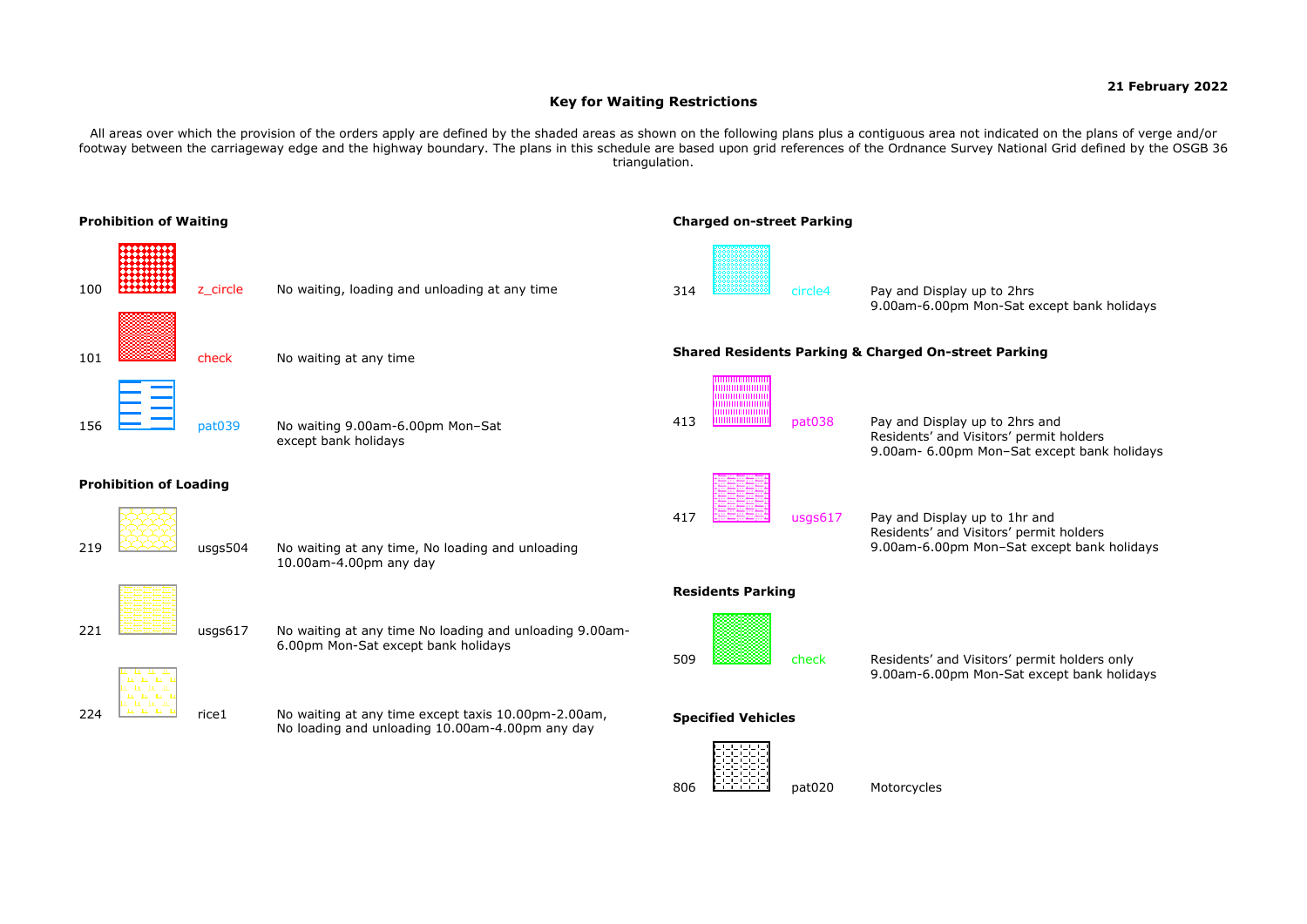| 810 | usgs503 | Loading bay-Goods vehicles only at any time                                                                                                                                              |
|-----|---------|------------------------------------------------------------------------------------------------------------------------------------------------------------------------------------------|
| 811 | dot6    | Loading bay-Goods vehicles only 7.00am-7.00pm<br>Mon-Sat                                                                                                                                 |
| 814 | brick1  | Loading bay-Any vehicle at any time                                                                                                                                                      |
| 815 | pat020  | Loading bay-Any vehicle 7.00am-7.00pm Mon-Sat                                                                                                                                            |
| 827 | pat020  | Disabled persons vehicles 9.00am-6.00pm Mon-Sat                                                                                                                                          |
| 829 | pat038  | Parking place reserved for buses only 6.00pm-9.00am<br>and<br>Parking place reserved for buses only 9.00am-6.00pm<br>Max stay 15mins No return within 1hr                                |
| 830 | check   | Disabled persons vehicles at any time                                                                                                                                                    |
| 840 | pat064  | No waiting 10.00pm-8.00am except for taxis and<br>Parking place reserved for buses only 8.00am-10.00pm<br>Max Stay 15mins No return within 1hr<br>8.00am-10.00pm any day Max Stay 15mins |

No return within 1hr and 10.00pm-8.00am Taxis only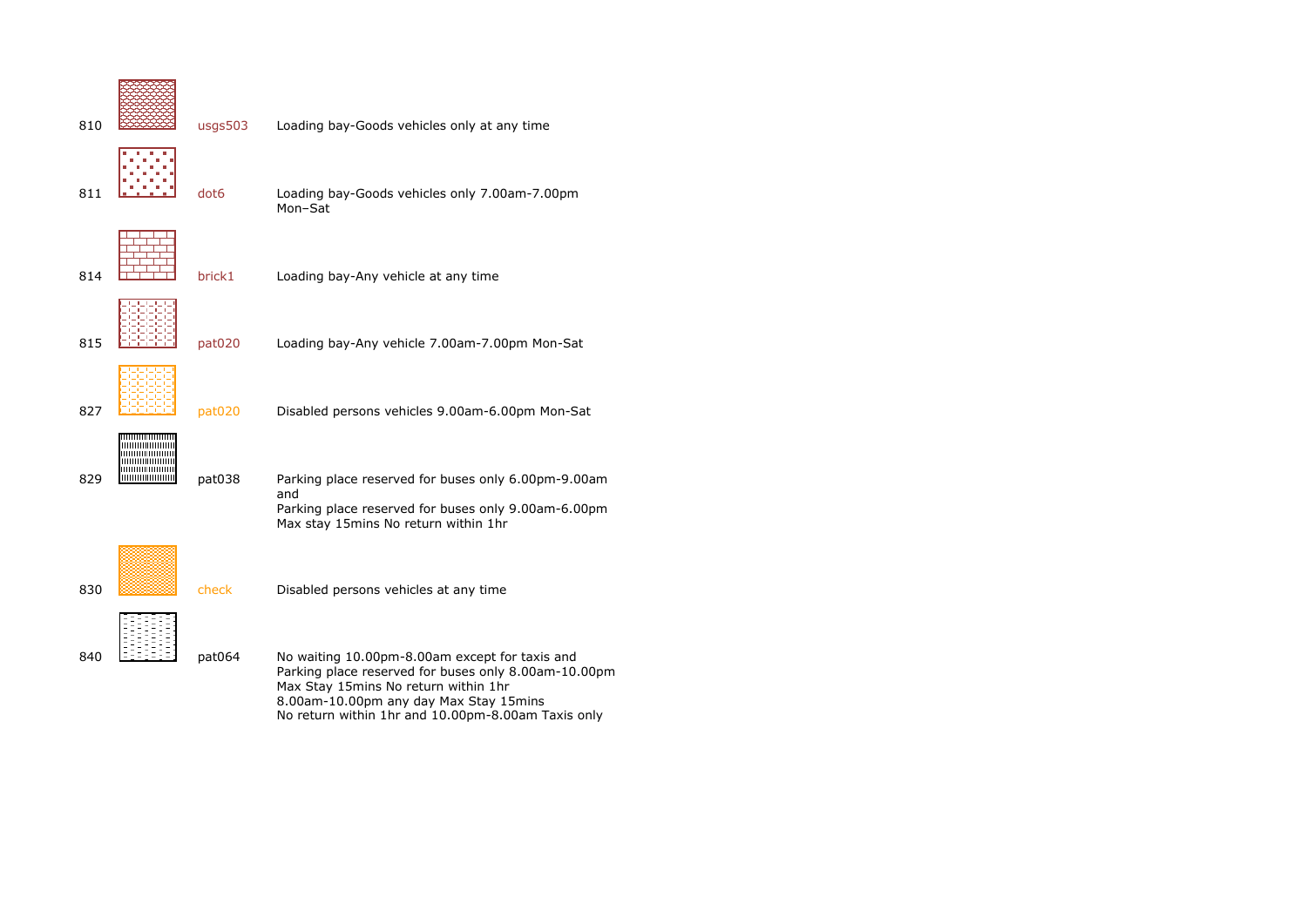### **WEST SUSSEX COUNTY COUNCIL ((WORTHING) (PARKING PLACES & TRAFFIC REGULATION) (CONSOLIDATION) ORDER 2007)**

### **(MONTAGUE PLACE AND MARINE PARADE AMENDMENT) ORDER 2022**

West Sussex County Council in exercise of their powers under Sections 1 (a) 2 (1) and (2), 4 (2), 45. 46. 49 and 53 and Part IV of Schedule 9 of the Road Traffic Regulation Act 1984 ("the Act") as amended and of all other enabling powers and after consultation with the Chief Officer of Police in accordance with Part III of Schedule 9 to the Act hereby make the following Order:-

- 1. The Order shall come into operation on the Twenty First day of February 2022 and may be cited as "West Sussex County Council) ((Worthing) (Parking Places & Traffic Regulation) (Consolidation) Order 2007) (Montague Place and Marine Parade Amendment) Order 2022".
- 2. The "West Sussex County Council ((Worthing) (Parking Places & Traffic Regulation) (Consolidation) Order 2007" is hereby amended by the replacement of the plan specified in the First Schedule to this Order, with the plan specified in the Second Schedule, attached hereto.

## **FIRST SCHEDULE Plan to be Replaced**

TQ1402SEN (Issue Number 9)

## **SECOND SCHEDULE Replacement Plan**

TQ1402SEN (Issue Number 10)

**For and on behalf of WEST SUSSEX COUNTY COUNCIL** 

*Authorised Signatory:* 

*NAME: Martin Moore*

*DATE MADE: Seventeenth Day of February 2022 WOR9019-MM*